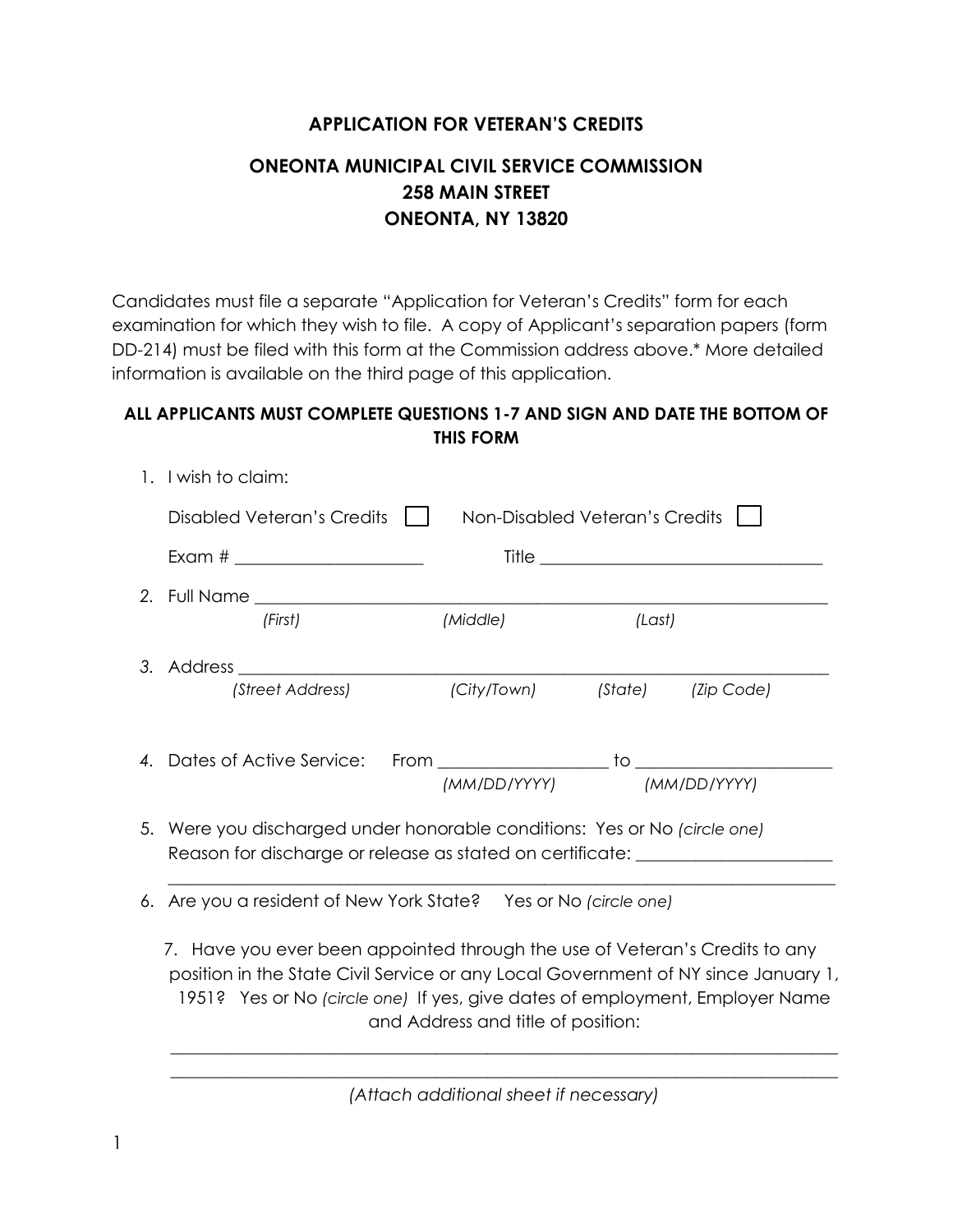#### **APPLICANTS FOR DISABLE VETERAN'S MUST ALSO COMPLETE QUESTIONS 1 AND 2 BELO**W

#### **DISABLE VETERAN'S**

In order to be considered for additional credits as a disabled veteran you must meet the same requirements as non-disabled veterans. In addition, for each examination titles you must also completed Authorization for Disability Record form, in duplicate and forward **BOTH** copies immediately to the Regional Office of Unite States Veterans Administration where your application for disability pension is on file. The Veterans Administration will retain a copy for its files, and will return a copy to this office for processing. Disable veterans must have a war-incurred disability of at least ten percent (10%) certified by the Administration at the time of application for additional credits.

- 1. U.S. Veteran's Administration Claim No:
- 2. Date on which two copies of "Authorization for Disability Record" was sent to Veteran's Administration \_\_\_\_\_\_\_\_\_\_\_\_\_\_\_\_\_\_\_\_\_\_\_\_\_\_\_\_\_\_\_\_\_\_\_\_\_\_\_\_\_\_\_\_\_\_\_\_\_\_\_\_\_

**I declare, subject to the penalties of perjury, that the statements made on this form and any attachments are the best of my knowledge true and correct.**

Date: \_\_\_\_\_\_\_\_\_\_\_\_\_\_\_ Applicant's Signature: \_\_\_\_\_\_\_\_\_\_\_\_\_\_\_\_\_\_\_\_\_\_\_\_\_\_\_\_\_\_\_\_\_\_\_

\*If you do no forward the proper documentation, you will not be granted veterans credits. **Once the eligible list is established, veterans' credits cannot be granted.**

# **Do Not Write Below this Line**

|                                | <b>Date</b> | By |
|--------------------------------|-------------|----|
| <b>Veterans Credits</b>        |             |    |
| Approved                       |             |    |
| <b>Disabled Veterans</b>       |             |    |
| <b>Credits Approved</b>        |             |    |
| Credits recorded on            |             |    |
| <b>Eligible List</b>           |             |    |
| <b>Credits Recorded on</b>     |             |    |
| <b>Veterans Credits Roster</b> |             |    |
| Card                           |             |    |